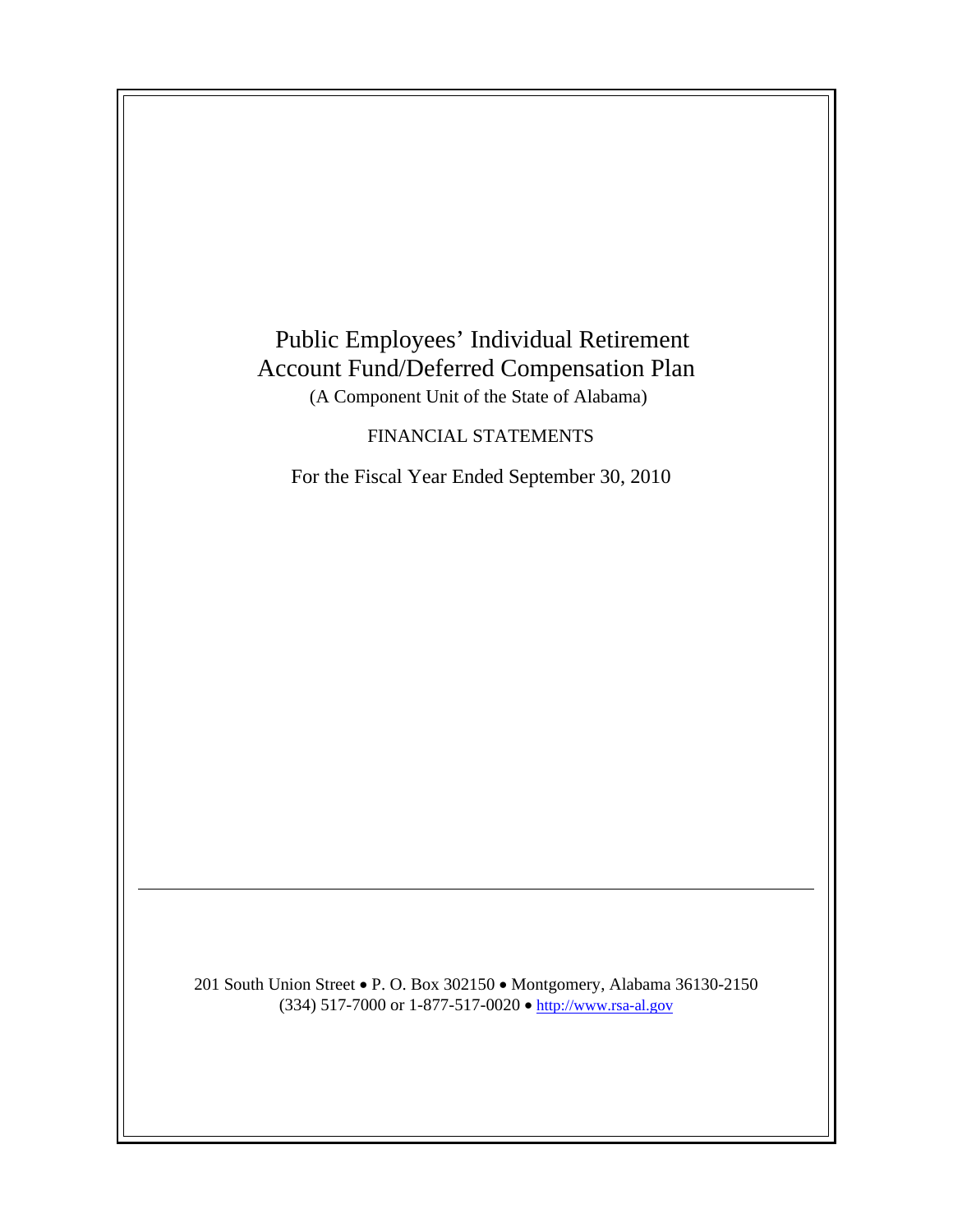

Carr, Riggs & Ingram, LLC 7550 Halcyon Summit Drive Montgomery, AL 36117

(334) 271-6678 (334) 271-6697 (fax) www.cricpa.com

**INDEPENDENT AUDITORS' REPORT** 

The Board of Control Public Employees' Individual Retirement Account Fund/Deferred Compensation Plan

We have audited the accompanying statement of fiduciary net assets of the Public Employees' Individual Retirement Account Fund/Deferred Compensation Plan (a component unit of the State of Alabama) as of September 30, 2010, and the related statement of changes in fiduciary net assets for the year then ended. These financial statements are the responsibility of the Public Employees' Individual Retirement Account Fund/Deferred Compensation Plan. Our responsibility is to express an opinion on these financial statements based on our audit. The prior year partial comparative information has been derived from the Public Employees' Individual Retirement Account Fund/Deferred Compensation Plan's 2009 financial statements and, in our report dated January 27, 2010, we expressed an unqualified opinion on such financial statements.

We conducted our audit in accordance with auditing standards generally accepted in the United States of America. Those standards require that we plan and perform the audit to obtain reasonable assurance about whether the financial statements are free of material misstatement. An audit includes examining, on a test basis, evidence supporting the amounts and disclosures in the financial statements. An audit also includes assessing the accounting principles used and significant estimates made by management, as well as evaluating the overall financial statement presentation. We believe that our audit provides a reasonable basis for our opinion.

In our opinion, the 2010 financial statements referred to above present fairly, in all material respects, the financial position of the Public Employees' Individual Retirement Account Fund/Deferred Compensation Plan (a component unit of the State of Alabama) as of September 30, 2010, and its changes in fiduciary net assets for the year then ended in conformity with U.S. generally accepted accounting principles.

The management's discussion and analysis on pages 2 and 3 are not required parts of the basic financial statements but are supplementary information required by U.S. generally accepted accounting principles. We have applied certain limited procedures, which consisted principally of inquiries of management regarding the methods of measurement and presentation of the required supplementary information. However, we did not audit the information and express no opinion on it.

Car, Rigge & Ingram, L.L.C.

January 28, 2011 Montgomery, Alabama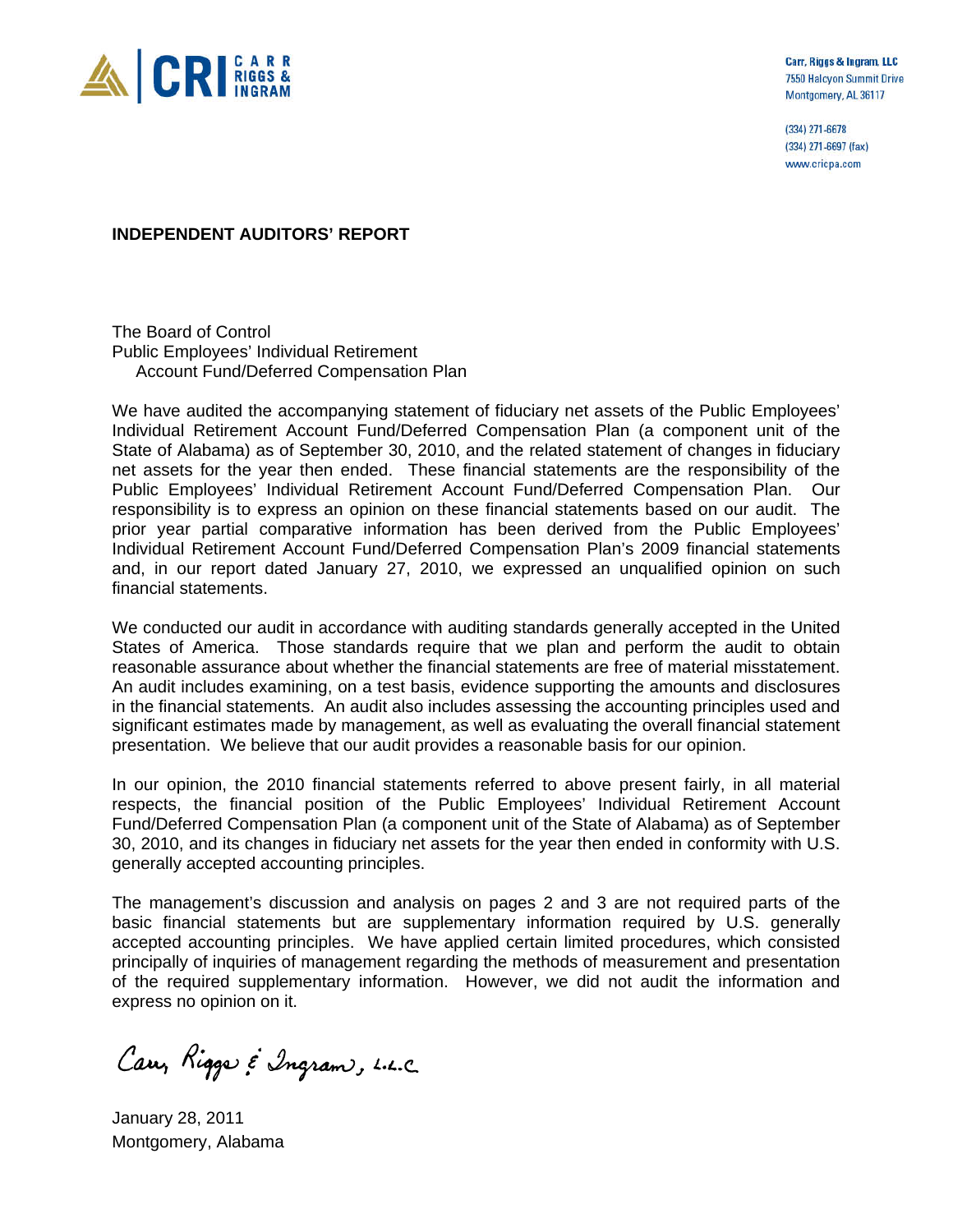## **PUBLIC EMPLOYEES' INDIVIDUAL RETIREMENT ACCOUNT FUND/ DEFERRED COMPENSATION PLAN Management's Discussion and Analysis**

The Public Employees' Individual Retirement Account Fund/Deferred Compensation Plan (PEIRAF/DCP) operates as a deferred compensation plan as defined in Section 457 of the Internal Revenue Code of the United States. The following discussion provides an overview of the financial position and results of operation for the PEIRAF/DCP as of and for the year ended September 30, 2010, respectively. For more detailed information, please refer to the financial statements, including the Notes to the Financial Statements.

#### **Financial Statements**

The financial statements include the Statement of Fiduciary Net Assets and the Statement of Changes in Fiduciary Net Assets. The Notes to the Financial Statements are considered an integral part of the financial statements. The financial statements are prepared using the economic resources measurement focus and accrual basis of accounting. Revenues are recognized when earned and expenses are recognized when incurred, regardless of when cash is received or expended. Investments are reported at fair value.

Statement of Fiduciary Net Assets – Includes all assets and liabilities of the PEIRAF/DCP and provides a snapshot of the financial position of the PEIRAF/DCP as of the end of the fiscal year. Assets less liabilities results in the net assets held in trust for members at fiscal year-end.

Statement of Changes in Fiduciary Net Assets – Reports all additions and deductions of the PEIRAF/DCP for the fiscal year. Additions are primarily comprised of member contributions and investment income. Deductions are principally made up of normal distributions. Additions minus deductions provide the change in fiduciary net assets for the fiscal year. The change in fiduciary net assets plus the beginning fiduciary net assets results in the fiduciary net assets held in trust for members at fiscal year-end.

The Notes to the Financial Statements include plan descriptions, a summary of significant accounting policies, credit risk disclosures for cash and investments, concentration of investments disclosures, and securities lending disclosures.

#### **Comparative Summary Statements**

## **Summary Comparative Statement of Fiduciary Net Assets As of September 30, 2010 and 2009**

|                                               |                 |                 |                 | % Increase |
|-----------------------------------------------|-----------------|-----------------|-----------------|------------|
|                                               | 2010            | 2009            | <b>Variance</b> | (Decrease) |
| <b>Assets</b>                                 |                 |                 |                 |            |
| Cash                                          | \$<br>478       | <sup>\$</sup>   | \$<br>477       | 47,700.00  |
| Interest and Dividends Receivable             | 10,394,206      | 9,960,213       | 433,993         | 4.36       |
| Investments                                   | 1,322,165,061   | 1,179,130,095   | 143,034,966     | 12.13      |
| <b>Invested Securities Lending Collateral</b> | 244,882,771     | 292,097,983     | (47,215,212)    | (16.16)    |
| <b>Total Assets</b>                           | 1,577,442,516   | 1,481,188,292   | 96.254.224      | 6.50       |
| <b>Liabilities</b>                            |                 |                 |                 |            |
| Securities Lending Collateral                 | 244,882,771     | 292,097,983     | (47,215,212)    | (16.16)    |
| <b>Investment Purchases Payable</b>           | 19,667          |                 | 19,667          |            |
| <b>Total Liabilities</b>                      | 244,902,438     | 292,097,983     | (47, 195, 545)  | (16.16)    |
| <b>Net Assets Held in Trust for</b>           |                 |                 |                 |            |
| <b>Deferred Compensation Benefits</b>         | \$1,332,540,078 | \$1,189,090,309 | \$143,449,769   | 12.06      |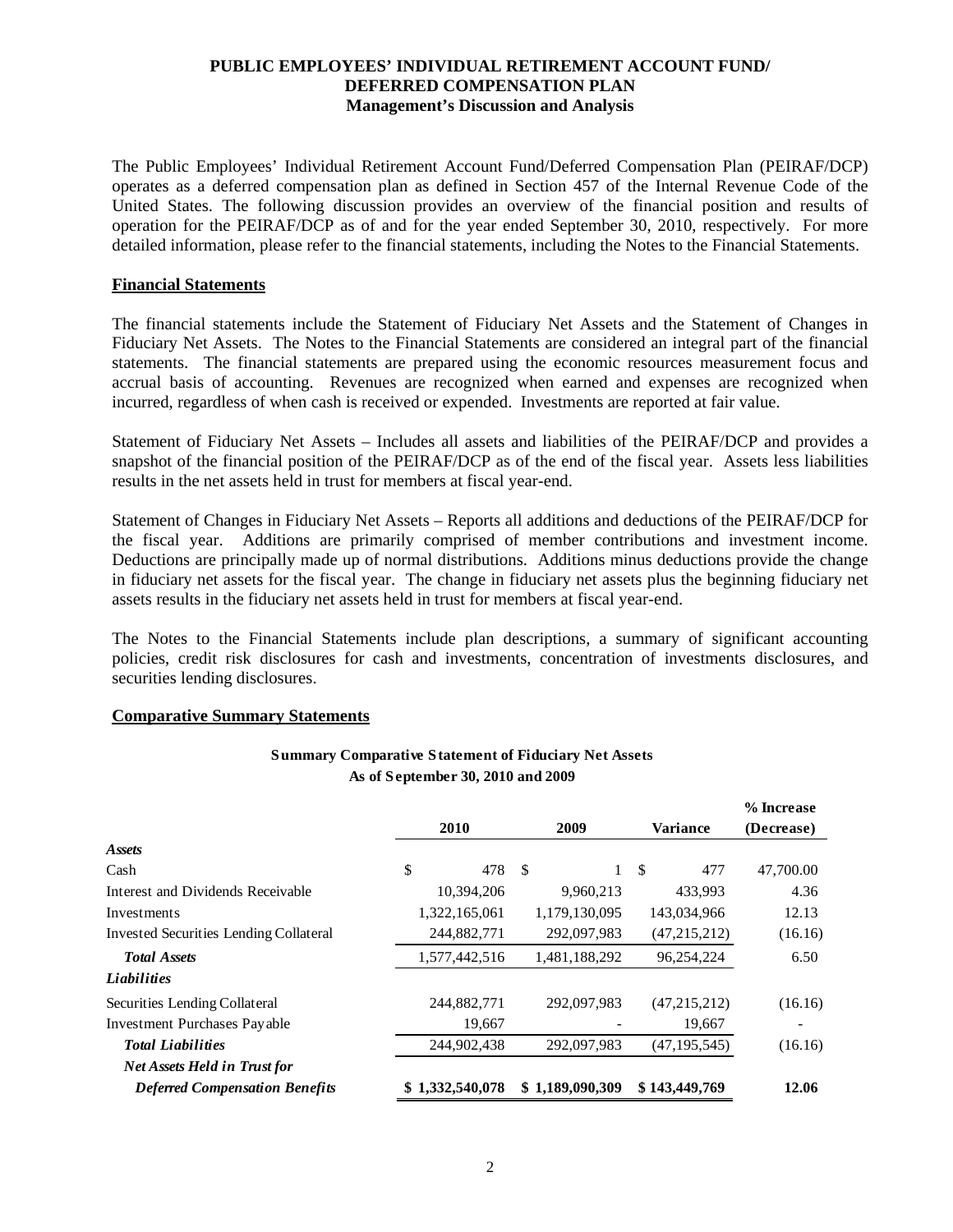# **PUBLIC EMPLOYEES' INDIVIDUAL RETIREMENT ACCOUNT FUND/ DEFERRED COMPENSATION PLAN Management's Discussion and Analysis**

## **Summary Comparative Statement of Changes in Fiduciary Net Assets For the Fiscal Years Ended September 30, 2010 and 2009**

|                                               |                   |                   |     |               | % Increase |
|-----------------------------------------------|-------------------|-------------------|-----|---------------|------------|
|                                               | 2010              | 2009              |     | Variance      | (Decrease) |
| <b>Additions</b>                              |                   |                   |     |               |            |
| <b>Member Contributions</b>                   | \$<br>118,533,403 | \$<br>107,705,801 | \$. | 10,827,602    | 10.05      |
| Interest and Dividend Income                  | 47,952,720        | 51,558,602        |     | (3,605,882)   | (6.99)     |
| Net Increase in Fair Value of Investments     | 51,517,383        | 31,529,078        |     | 19,988,305    | 63.40      |
| Net Income from Securities Lending Activities | 653,204           | 2,365,159         |     | (1,711,955)   | (72.38)    |
| <b>Total Additions</b>                        | 218,656,710       | 193,158,640       |     | 25,498,070    | 13.20      |
| <b>Deductions</b>                             |                   |                   |     |               |            |
| <b>Normal Distributions</b>                   | 74,410,501        | 83,122,661        |     | (8,712,160)   | (10.48)    |
| Emergency Withdrawals                         | 796,440           | 858,154           |     | (61,714)      | (7.19)     |
| <b>Total Deductions</b>                       | 75,206,941        | 83,980,815        |     | (8,773,874)   | (10.45)    |
| <b>Increase in Fiduciary Net Assets</b>       | 143,449,769       | 109, 177, 825     |     | 34,271,944    | 31.39      |
| Net Assets Held in Trust for Deferred         |                   |                   |     |               |            |
| Compensation Benefits - Beginning of Year     | 1,189,090,309     | 1,079,912,484     |     | 109, 177, 825 | 10.11      |
| Net Assets Held in Trust for Deferred         |                   |                   |     |               |            |
| <b>Compensation Benefits - End of Year</b>    | 1,332,540,078     | \$1,189,090,309   |     | \$143,449,769 | 12.06      |

# **Financial Analysis**

- Member contributions increased in fiscal year 2010 as a result of an increase in the amount of Deferred Retirement Option Program (DROP) rollovers. A significantly higher amount of DROP distributions were rolled into PEIRAF/DCP in 2010 as compared to 2009.
- Investment return for fiscal year 2010 was due to improvements in the fixed and equity income components of the PEIRAF/DCP Plan.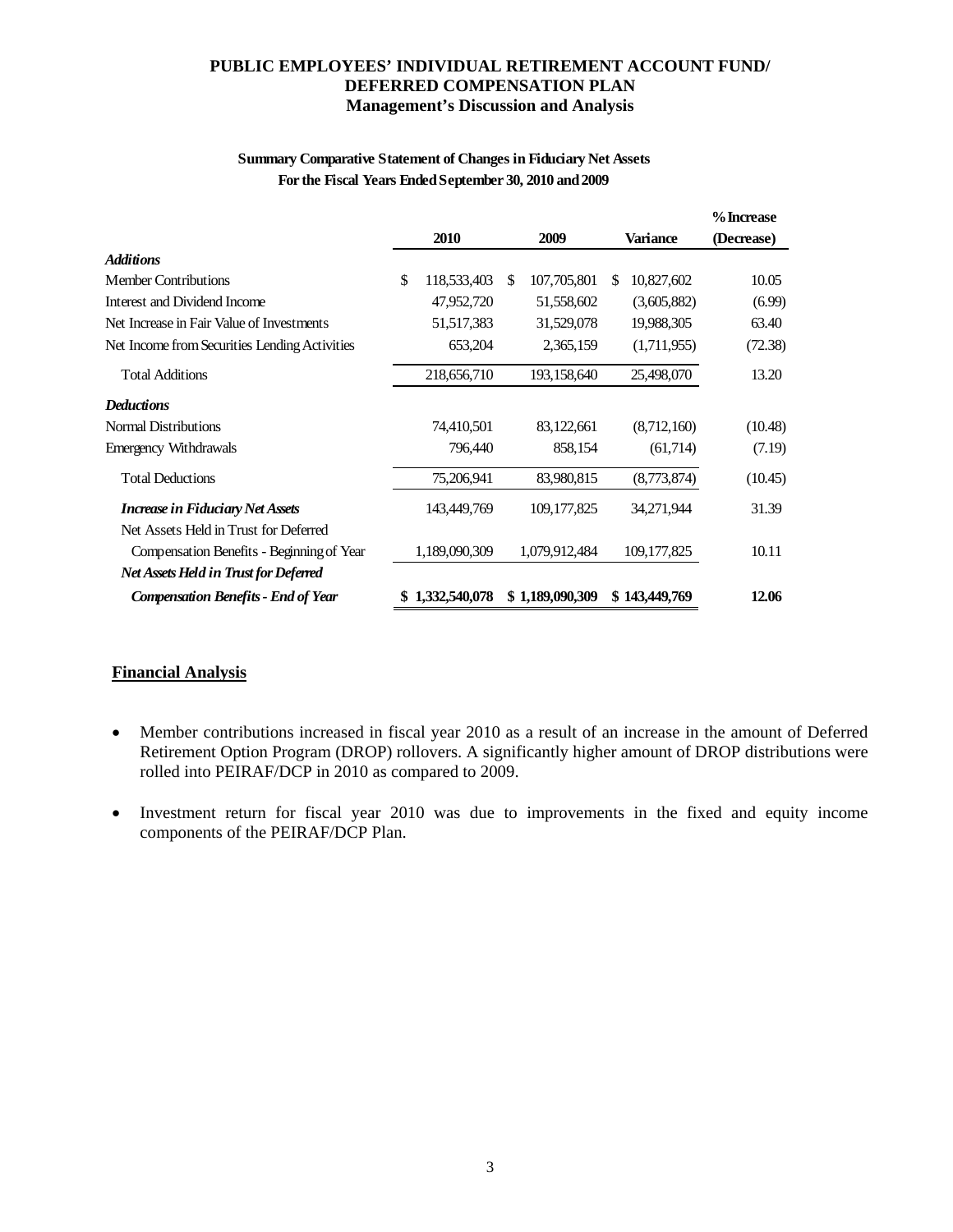# **PUBLIC EMPLOYEES' INDIVIDUAL RETIREMENT ACCOUNT FUND DEFERRED COMPENSATION PLAN Statement of Fiduciary Net Assets**

## **September 30, 2010 with comparative amounts at September 30, 2009**

|                                                                    | 2010 |               | 2009 |               |  |
|--------------------------------------------------------------------|------|---------------|------|---------------|--|
| <b>Assets</b>                                                      |      |               |      |               |  |
| Cash                                                               | \$   | 478           | \$   | 1             |  |
| <b>Interest and Dividends Receivable</b>                           |      | 10,394,206    |      | 9,960,213     |  |
| Investments, at Fair Value (Note 2)                                |      |               |      |               |  |
| <b>Commercial Paper</b>                                            |      | 193,690,615   |      | 174,989,485   |  |
| Money Market Funds                                                 |      | 43,889,603    |      | 46,086,703    |  |
| U. S. Government Guaranteed Bonds                                  |      | 254,343,826   |      | 164,213,872   |  |
| U. S. Agency Securities                                            |      | 126,426,921   |      | 122,385,352   |  |
| Mortgage-backed Securities                                         |      | 100,974,038   |      | 99,185,145    |  |
| Corporate Bonds                                                    |      | 361,512,575   |      | 353,182,095   |  |
| <b>Private Placements</b>                                          |      | 43,411,643    |      | 51,557,720    |  |
| <b>Common Stocks</b>                                               |      | 197,915,840   |      | 167,529,723   |  |
| <b>Total Investments</b>                                           |      | 1,322,165,061 |      | 1,179,130,095 |  |
| <b>Invested Securities Lending Collateral</b>                      |      | 244,882,771   |      | 292,097,983   |  |
| <b>Total Assets</b>                                                |      | 1,577,442,516 |      | 1,481,188,292 |  |
| <b>Liabilities</b>                                                 |      |               |      |               |  |
| Securities Lending Collateral                                      |      | 244,882,771   |      | 292,097,983   |  |
| <b>Investment Purchases Payable</b>                                |      | 19,667        |      |               |  |
| <b>Total Liabilities</b>                                           |      | 244,902,438   |      | 292,097,983   |  |
| <b>Net Assets Held in Trust for Deferred Compensation Benefits</b> | \$   | 1,332,540,078 | \$   | 1,189,090,309 |  |

See accompanying Notes to the Financial Statements.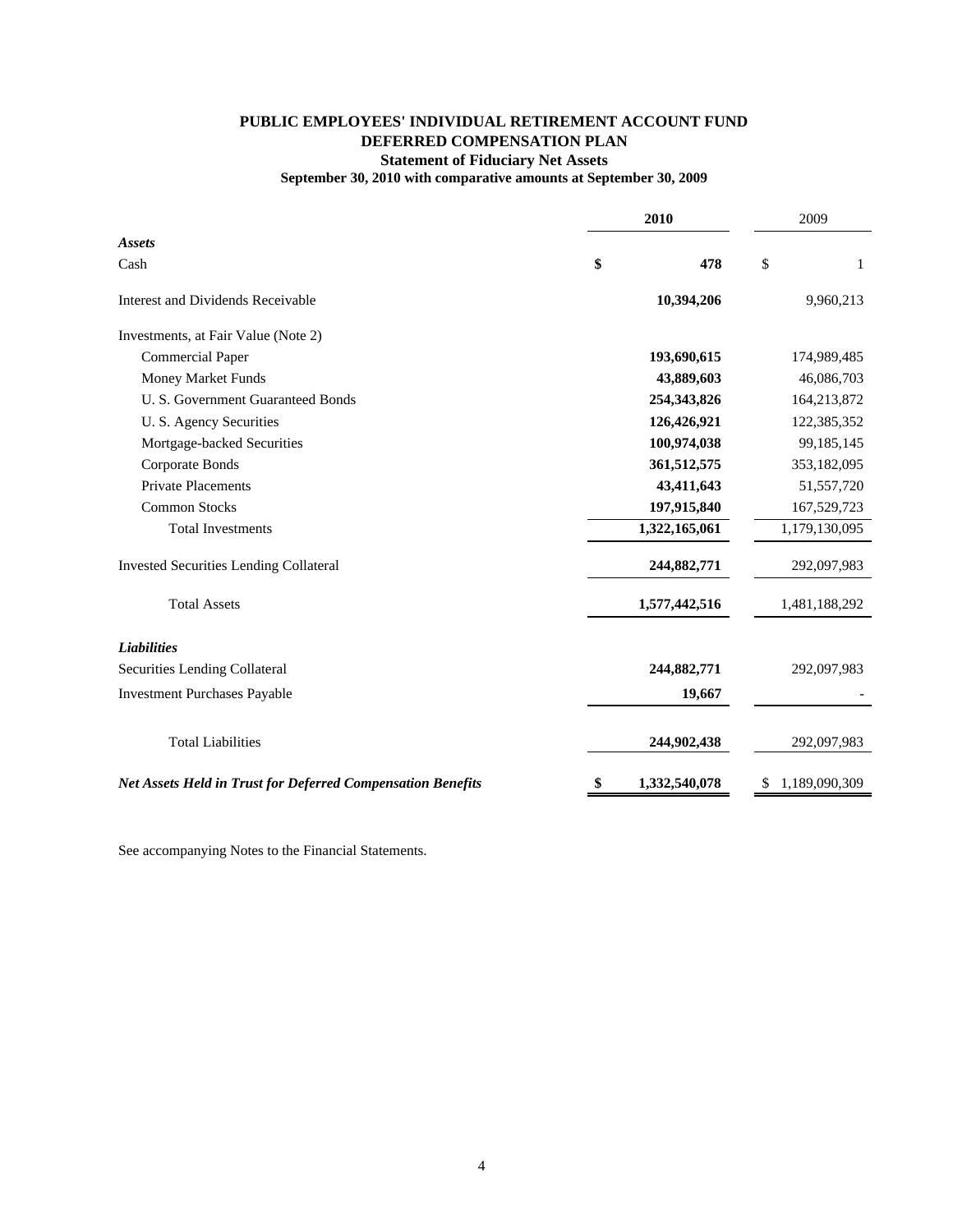# **PUBLIC EMPLOYEES' INDIVIDUAL RETIREMENT ACCOUNT FUND DEFERRED COMPENSATION PLAN Statement of Changes in Fiduciary Net Assets**

## **For the Fiscal Year Ended September 30, 2010 with comparative amounts shown for 2009**

|                                                                     | 2010              | 2009              |
|---------------------------------------------------------------------|-------------------|-------------------|
| <b>Additions</b>                                                    |                   |                   |
| <b>Member Contributions</b>                                         | \$<br>118,533,403 | \$<br>107,705,801 |
| Investment Income (Note 2)                                          |                   |                   |
| <b>From Investing Activities</b>                                    |                   |                   |
| <b>Interest and Dividends</b>                                       | 47,952,720        | 51,558,602        |
| Net Increase in Fair Value of Investments                           | 51,517,383        | 31,529,078        |
| Total Investment Income from Investing Activities                   | 99,470,103        | 83,087,680        |
| From Securities Lending Activities                                  |                   |                   |
| Securities Lending Income                                           | 1,520,443         | 3,929,640         |
| Less Securities Lending Expenses:                                   |                   |                   |
| <b>Borrower Rebates</b>                                             | 587,234           | 1,102,373         |
| <b>Management Fees</b>                                              | 280,005           | 462,107           |
| <b>Total Securities Lending Expenses</b>                            | 867,239           | 1,564,480         |
| Income from Securities Lending Activities, Net                      | 653,204           | 2,365,159         |
| Net Investment Income                                               | 100,123,307       | 85,452,839        |
| <b>Total Additions</b>                                              | 218,656,710       | 193,158,640       |
| <b>Deductions</b>                                                   |                   |                   |
| <b>Normal Distributions</b>                                         | 74,410,501        | 83,122,661        |
| <b>Emergency Withdrawals</b>                                        | 796,440           | 858,154           |
| <b>Total Deductions</b>                                             | 75,206,941        | 83,980,815        |
|                                                                     |                   |                   |
| <b>Change in Net Assets</b>                                         | 143,449,769       | 109, 177, 825     |
| <b>Net Assets Held in Trust for Deferred Compensation Benefits:</b> |                   |                   |
| Beginning of Year                                                   | 1,189,090,309     | 1,079,912,484     |
| <b>End of Year</b>                                                  | \$1,332,540,078   | \$1,189,090,309   |

See accompanying Notes to the Financial Statements.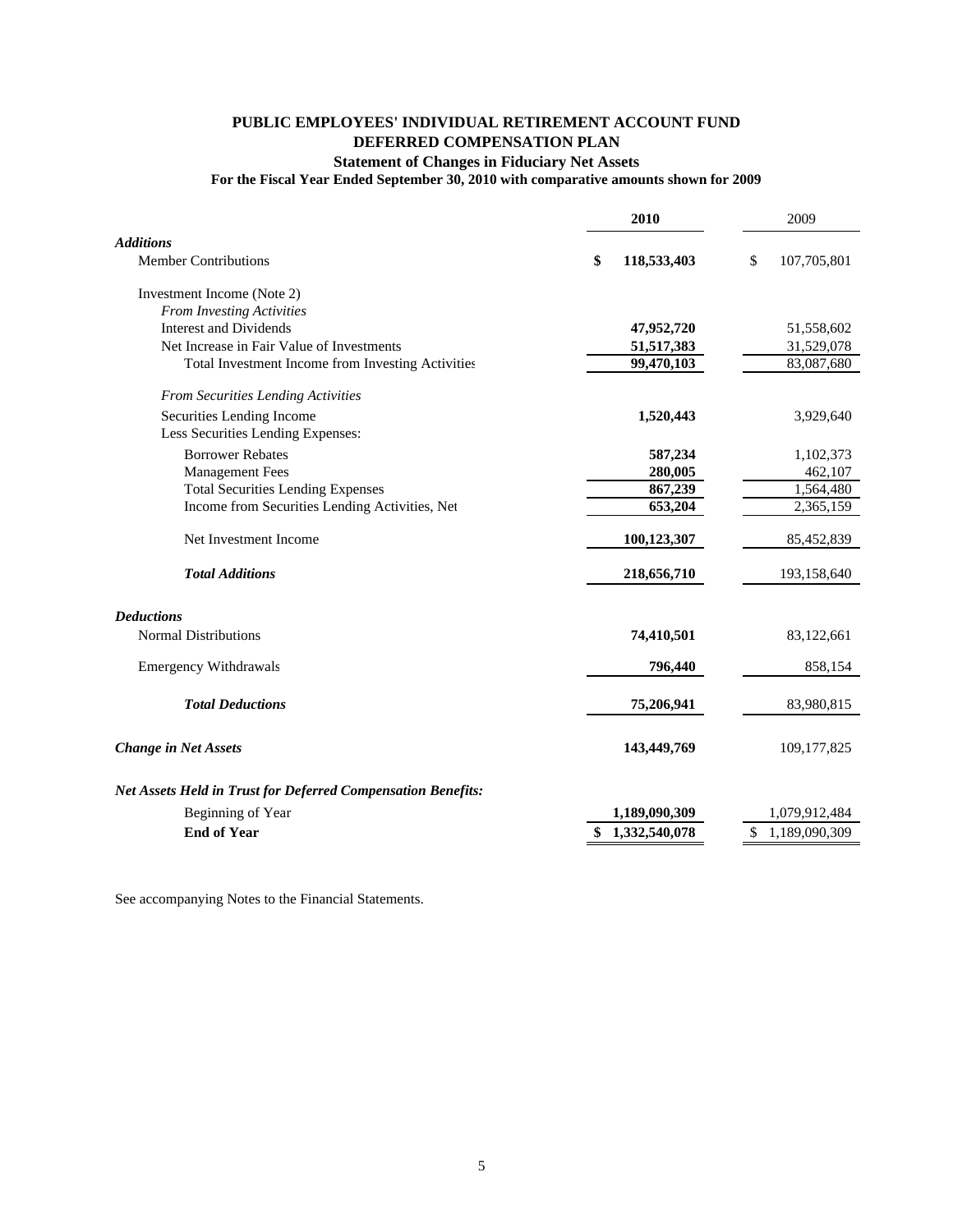# **1) Organization and Summary of Significant Accounting Policies**

#### **A. Plan Description**

On November 26, 1986, the Public Employees' Individual Retirement Account Fund (PEIRAF or "The Board") Board of Control established the Public Employees' Individual Retirement Account Fund/Deferred Compensation Plan (PEIRAF/DCP) under the provision of Act 86-685 of the 1986 Legislature to afford the PEIRAF members the greatest possible tax benefits under the federal income tax laws. The PEIRAF/DCP operates as a deferred compensation plan as defined in Section 457 of the Internal Revenue Code of the United States and began receiving deferred portions of employees' income on January 1, 1987. The responsibility for the general administration and operation of the PEIRAF/DCP is vested in its Board of Control. In accordance with the Governmental Accounting Standards Board (GASB), the PEIRAF/DCP is considered a component unit of the State of Alabama (State) and is included in the State's *Comprehensive Annual Financial Report*.

Effective January 1, 2010, each member may defer a maximum of \$16,500 per calendar year. Any member, age 50 and older, may make additional deferrals of \$5,500 for calendar year 2010. PEIRAF/DCP investments are participant-directed in either an S&P 500 Index Fund or in fixed income investments such as corporate bonds, U.S. agency obligations, government national mortgage association securities, and commercial paper.

All members of the Teachers' Retirement System of Alabama, Employees' Retirement System of Alabama, Judicial Retirement Fund, and employees of employers eligible to participate in the Employees' Retirement System pursuant to provisions of Section 36-27-6, *Code of Alabama 1975,* and public officials and employees of the State of Alabama or any political subdivision thereof (collectively, participating employers) are members of the PEIRAF/DCP and are eligible to participate. As of September 30, 2010, there were 34,713 participants.

Effective October 1, 1997, the PEIRAF/DCP adopted Trust status in compliance with The Small Business Job Protection Act of 1996. Deferred income and investment earnings are held in trust for the exclusive benefit of the plan's participants and their beneficiaries.

# **B. Cash**

Cash consists of deposits held by the State Treasurer in the PEIRAF/DCP's name. Deposits are entirely insured by Federal depository insurance or protected under the Security for Alabama Funds Enhancement (SAFE) Program. The *Code of Alabama 1975* requires all State organizations to participate in the SAFE Program. The SAFE Program is a multiple financial institution collateral pool. The SAFE Program requires all public funds to be deposited in a financial institution designated by the State Treasurer as a qualified public depository. Each qualified public depository is required to pledge collateral in accordance with the rules established by the SAFE Board of Directors. In the event that a qualified public depository defaults or becomes insolvent and the pledged collateral is insufficient to satisfy the claims of public depositors, the *Code of Alabama 1975, Section 41-14A-9(3)* authorizes the State Treasurer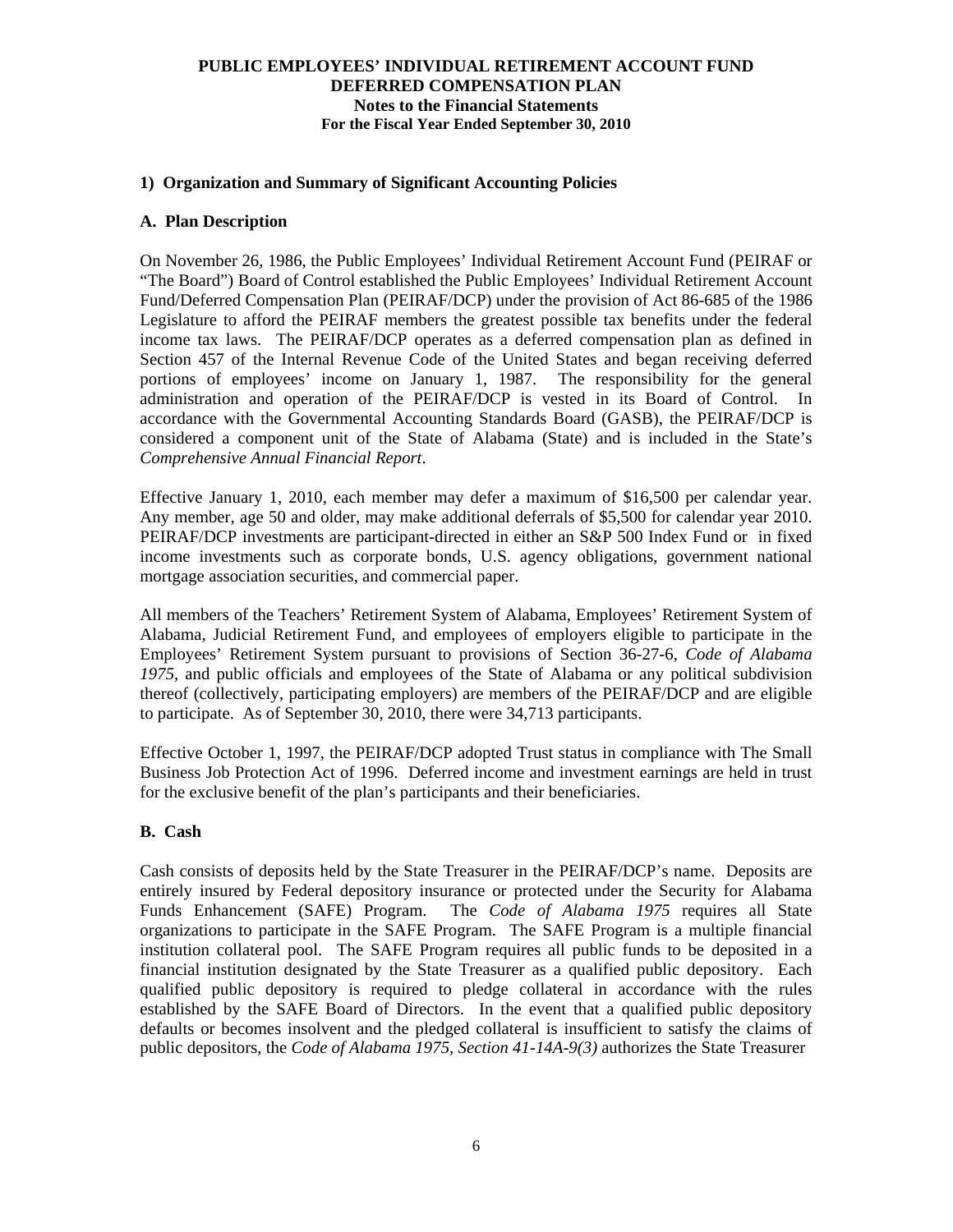## **B. Cash, Continued**

to make assessments against the other qualified public depositories in the pool so that there will be no loss of public funds.

# **C. Basis of Accounting**

 The PEIRAF/DCP is a private purpose trust fund that operates under the accrual basis of accounting. Revenues are recognized when earned and expenses are recognized when incurred, regardless of the timing of the cash flows in accordance with standards of the GASB. Subsequent events were evaluated by management through the date the financial statements were issued.

## **D. Investments**

The Board of Control has the authority and responsibility to invest and reinvest available funds, through the secretary-treasurer of the Employees' Retirement System, in bonds, mortgage-backed securities, common and preferred stocks, or other investment vehicles with the care, skill, prudence, and diligence under the circumstances then prevailing that a prudent person acting in a like capacity and familiar with such matters would use.

All investments are carried at fair value except money market securities with a remaining maturity of one year or less at the time of purchase which are reported at cost, which approximates fair value. Securities traded on national exchanges are valued at the last reported sales price at current exchange rates. Mortgage-backed securities are reported based on estimated future principal and interest payments discounted at the prevailing interest rate for similar instruments. Generally, private placements are valued based on the selling price of similar investments sold in the open market. In those instances where there are no similar investments sold in the open market, an appraisal is performed to determine the fair value of the private placements.

# **E. Income Distribution**

All investment income earned on the accrual basis is posted monthly to member accounts based on average daily balances. Income posted to member accounts was at an annual rate of 8.01 percent for the fixed investment option. Income posted to member accounts was at an annual rate of 9.92 percent for the stock investment option.

## **F. Administrative Costs**

Under the provisions of Legislative Act 2001-1061, the administrative costs incurred directly for the operation of the PEIRAF/DCP are provided from the expense funds of the Teachers' Retirement System and the Employees' Retirement System.

# **G. Distribution Policy**

An employee may retire or terminate service and receive a lump-sum distribution, a partial distribution followed by equal monthly payments, or a monthly disbursement. Internal Revenue Code and Regulations require that distributions to the member begin no later than April 1 of the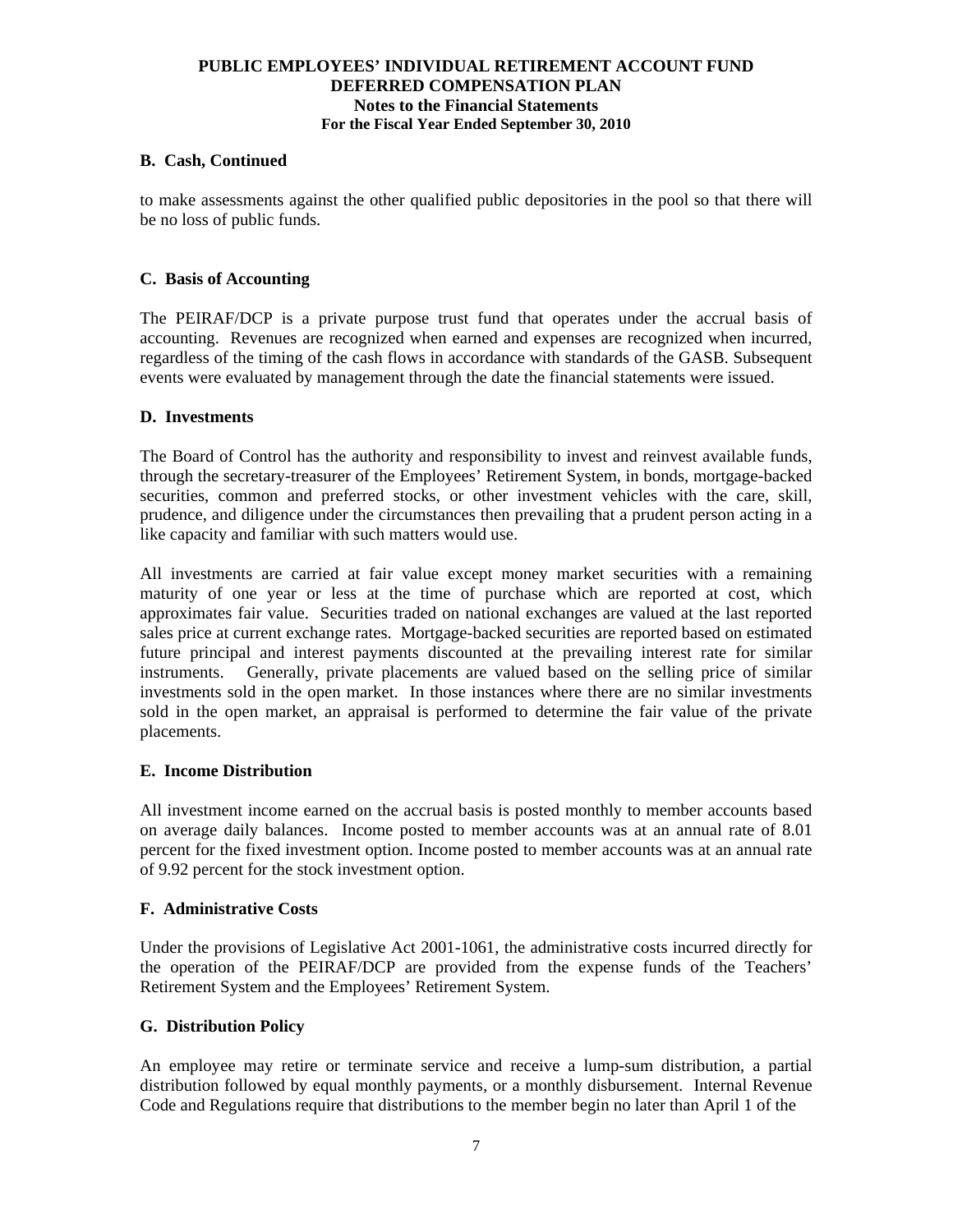# **G. Distribution Policy, Continued**

calendar year following the calendar year in which the employee attains age 70-1/2 or retires, whichever is later. Generally, distributions may begin at any age following retirement or separation of service. For fiscal year 2009, PEIRAF/DCP allowed its members to suspend 2009 Required Minimum Distributions (RMD's) in accordance with Public Law 110-458, "The Worker, Retiree and Employer Recovery Act of 2008" signed by President Bush in December 2008. RMD payments were required to recommence for fiscal year 2010. Normal distributions include monthly benefit disbursements, lump-sum distributions upon retirement or separation of service, and rollovers to other qualified plans. Member withdrawals include emergency disbursements.

## **H. Comparative Statements**

 The basic financial statements include the prior year Statement of Fiduciary Net Assets and Statement of Changes in Fiduciary Net Assets (Statements) for comparative purposes only. Prior year Note Disclosures are not included. Therefore, the prior year basic financial statement presentation does not meet the minimum level of detail required for a presentation in conformity with generally accepted accounting principles. Accordingly, the prior year Statements should be read in conjunction with the PEIRAF/DCP's prior year financial report from which the prior year Statements were derived.

## **I. Use of Estimates**

The preparation of financial statements in conformity with generally accepted accounting principles requires management to make estimates and assumptions that affect the reported amounts on the financial statements. Actual results may differ from these estimates.

# **2) Investments**

#### **A. Investment Risks**

Investments are subject to certain types of risks, including interest rate risk, custodial credit risk, credit quality risk, and concentration of credit risk. The following describes those risks:

Interest Rate Risk – The fair value of fixed-maturity investments fluctuates in response to changes in market interest rates. Increases in prevailing interest rates generally translate into decreases in fair value of those instruments. The fair value of interest sensitive instruments may also be affected by the creditworthiness of the issuer, prepayment options, relative values of alternative investments, and other general market conditions. Certain fixed maturity investments have call provisions that could result in shorter maturity periods. However, the Fund's intent is to hold all fixed maturity investments until maturity, and as such, fixed maturity investments are classified in the investment maturity tables as if they will be held to maturity.

Custodial Credit Risk – For an investment, custodial credit risk is the risk that an entity will not be able to recover the value of its investments or collateral securities that are in the possession of an outside party if the counterparty fails. The PEIRAF/DCP's custodial credit risk policy requires the custodial agent to hold or direct its agents or subcustodians to hold, for the account of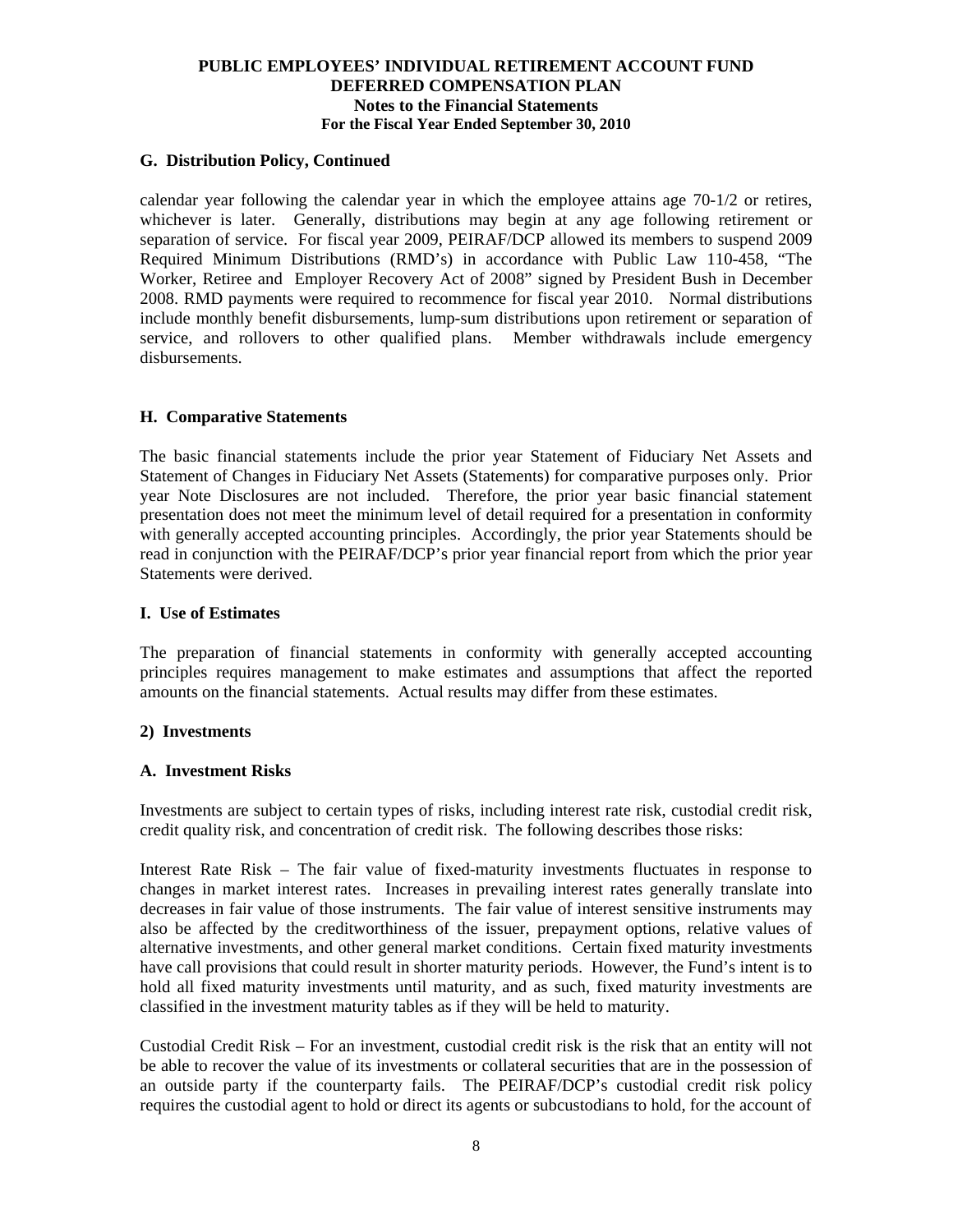## **A. Investment Risks, Continued**

the PEIRAF/DCP all securities and other non-cash property other than securities in the Federal Reserve book-entry system, in a clearing agency which acts as a securities depository, or in another book-entry system. The PEIRAF/DCP's safekeeping agent holds all investments of the PEIRAF/DCP in the PEIRAF/DCP's name except for securities in the Securities Lending Program.

Credit Quality – Nationally recognized statistical rating organizations provide ratings of debt securities quality based on a variety of factors, such as the financial condition of the issuers, which provide investors with some idea of the issuer's ability to meet its obligations. Domestic fixed-maturity investments may consist of rated or non-rated securities. International fixedmaturity investments may consist of securities with a rating of at least A by one of the principal rating agencies at the time of purchase or acquisition, except that up to 2% of the fair value of the Fund's total portfolio may be invested in obligations of sovereign countries with a rating of BBB or BAA at the time of purchase. The Fund may hedge against the possible adverse effects of currency fluctuations on the Fund's portfolio of international fixed income obligations when it is considered appropriate. Short-term investments may consist of commercial paper rated at least A-2 and/or P-2, repurchase agreements, short-term U.S. securities, and other money market investments. U.S. government bonds, indexed linked government bonds, and certain government agency securities (Government National Mortgage Association securities or GNMAs) are explicitly backed by the full faith of the U.S. government and are not considered to have credit risk.

Concentration of Credit Risk – The distribution of investments between fixed maturity investments and the S & P index fund is determined by member elections.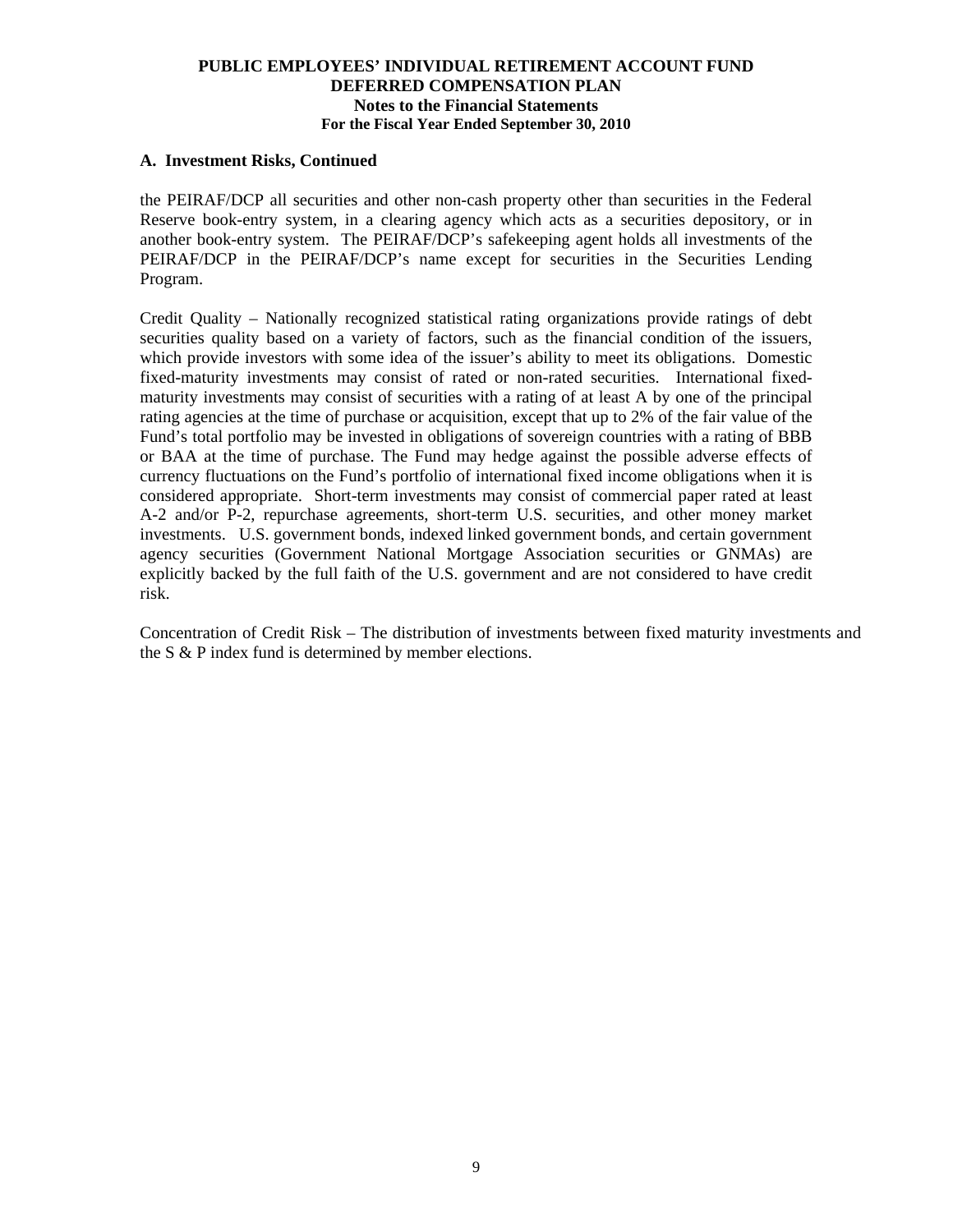# **A. Investment Risks, Continued**

The following table provides information as of September 30, 2010, concerning the fair value of investments and interest rate risk:

|                                            |    |                          |    | <b>INVESTMENTS</b>                     |              |               |               |              |                   |   |               |
|--------------------------------------------|----|--------------------------|----|----------------------------------------|--------------|---------------|---------------|--------------|-------------------|---|---------------|
|                                            |    |                          |    | <b>Maturity in Years at Fair Value</b> |              |               |               |              |                   |   |               |
|                                            |    | Less                     |    |                                        |              |               |               | More         | <b>Total Fair</b> |   |               |
| <b>Type of Investment</b>                  |    | Than 1                   |    | $1-5$                                  |              | $6 - 10$      |               | Than 10      | <b>Value</b>      |   | Cost          |
| <b>Fixed Maturity</b>                      |    |                          |    |                                        |              |               |               |              |                   |   |               |
| Domestic                                   |    |                          |    |                                        |              |               |               |              |                   |   |               |
| Short-Term & Commercial Paper              | S. | 237,580,218              | \$ |                                        | $\mathbb{S}$ |               | $\mathcal{S}$ |              | \$<br>237,580,218 | S | 237,580,218   |
| U.S. Agency                                |    | 11,319,530               |    | 45,383,068                             |              | 55,211,832    |               | 14,512,491   | 126,426,921       |   | 117,734,742   |
| U.S. Government Guaranteed                 |    | $\overline{\phantom{a}}$ |    | 131,523,349                            |              | 108,860,345   |               | 13,960,132   | 254,343,826       |   | 236,399,855   |
| Corporate Bonds                            |    | 24,740,912               |    | 123,630,854                            |              | 149,792,035   |               | 63, 348, 774 | 361,512,575       |   | 331,982,885   |
| <b>Private Placements</b>                  |    | 2,017,775                |    | 16,614,480                             |              | 7,413,553     |               | 17,365,835   | 43,411,643        |   | 51,365,669    |
| <b>GNMAs</b>                               |    |                          |    |                                        |              |               |               | 10,885,858   | 10,885,858        |   | 10,335,236    |
| <b>Collateralized Mortgage Obligations</b> |    |                          |    | 491,661                                |              | 5,119,465     |               | 84,477,054   | 90,088,180        |   | 87,697,275    |
| <b>Total Domestic Fixed Maturity</b>       | S. | 275,658,435              | S. | 317,643,412                            |              | 326, 397, 230 | S.            | 204,550,144  | 1,124,249,221     |   | 1,073,095,880 |
| Equities                                   |    |                          |    |                                        |              |               |               |              |                   |   |               |
| Domestic                                   |    |                          |    |                                        |              |               |               |              | 197,915,840       |   | 201,739,158   |

 **Total Investments \$ 1,274,835,038 1,322,165,061 \$**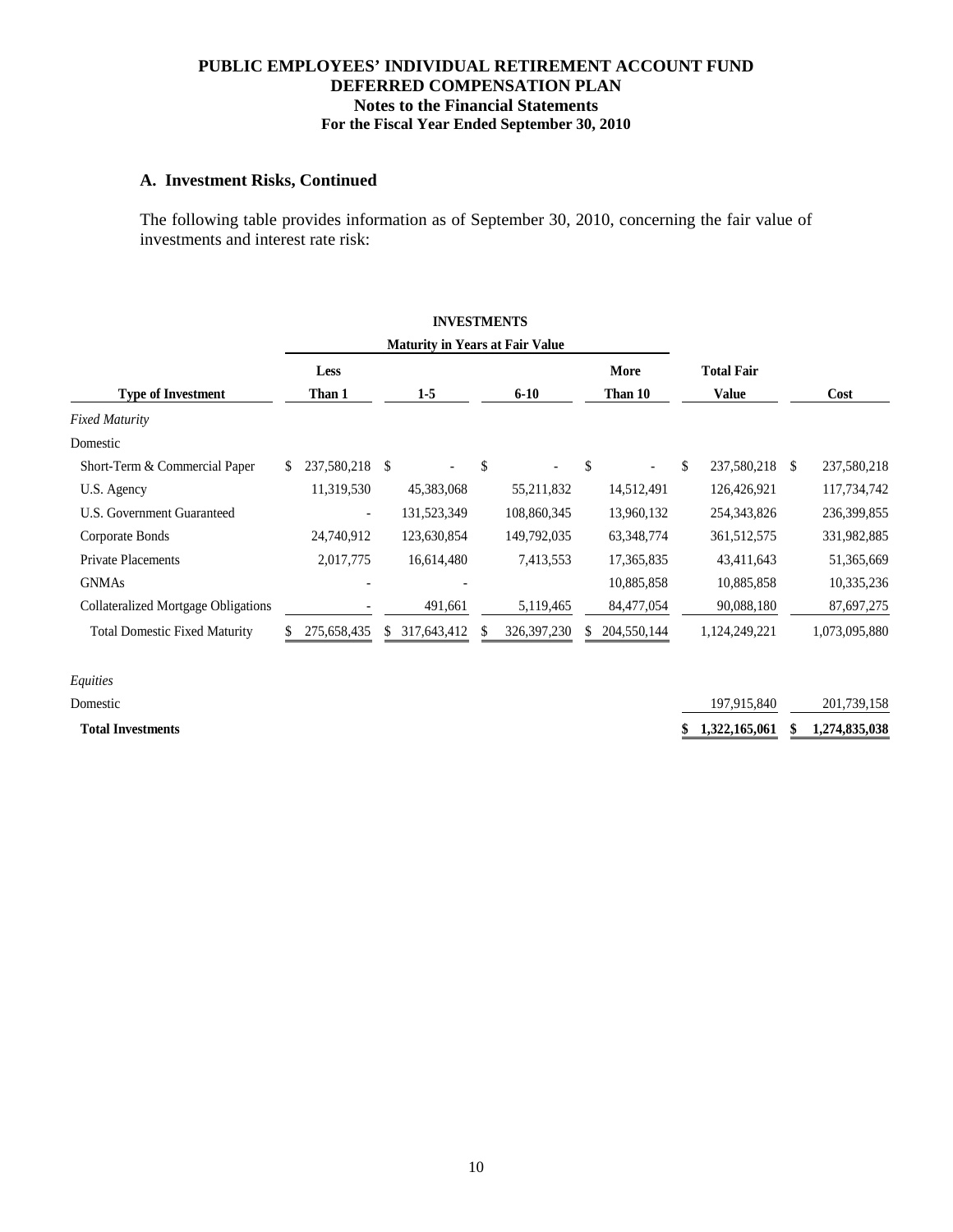## **A. Investment Risks, Continued**

The following table provides information as of September 30, 2010, concerning credit risk:

## **RATINGS OF FIXED MATURITIES**

(Amount in Thousands)

|                                              |                     |                     | Fair Value as a         |
|----------------------------------------------|---------------------|---------------------|-------------------------|
|                                              |                     |                     | <b>Percent of Total</b> |
|                                              | Fair                |                     | <b>Fixed Maturity</b>   |
| <b>Moody's Ratings</b>                       | <b>Value</b>        | Cost                | <b>Fair Value</b>       |
| <b>AAA</b>                                   | \$<br>201,460,343   | \$<br>191,136,897   | 17.92                   |
| AA1                                          | 12,285,384          | 11,382,804          | 1.09                    |
| AA2                                          | 30,498,116          | 28,288,103          | 2.71                    |
| AA3                                          | 5,436,542           | 4,457,098           | 0.48                    |
| A1                                           | 46,593,267          | 42,030,332          | 4.14                    |
| A2                                           | 64,077,885          | 57,863,557          | 5.70                    |
| A3                                           | 42,700,958          | 38,408,092          | 3.80                    |
| BAA1                                         | 70,445,192          | 61,736,387          | 6.27                    |
| BAA2                                         | 47,301,582          | 42,086,494          | 4.21                    |
| BAA3                                         | 24,683,311          | 23,559,321          | 2.20                    |
| BA1                                          | 19,528,738          | 17,521,613          | 1.74                    |
| BA <sub>2</sub>                              | 2,557,469           | 2,689,944           | 0.23                    |
| BA3                                          | 10,929,377          | 10,333,516          | 0.97                    |
| B1                                           | 5,159,275           | 5,130,028           | 0.46                    |
| CAA <sub>2</sub>                             | 5,504,835           | 5,794,563           | 0.49                    |
| $P-1$                                        | 43,889,603          | 43,889,603          | 3.90                    |
| $P-2$                                        | 193,690,615         | 193,690,615         | 17.23                   |
| A(SP)                                        | 1,962,744           | 1,716,000           | 0.18                    |
| $BBB+(SP)$                                   | 5,214,480           | 4,411,126           | 0.46                    |
| <b>U.S. Government Guaranteed Securities</b> | 265,229,683         | 246,735,091         | 23.59                   |
| ‡ Not Rated                                  | 25,099,822          | 40,234,696          | 2.23                    |
| Totals                                       | \$<br>1,124,249,221 | \$<br>1,073,095,880 | 100.00                  |

‡ Primarily consists of private placements.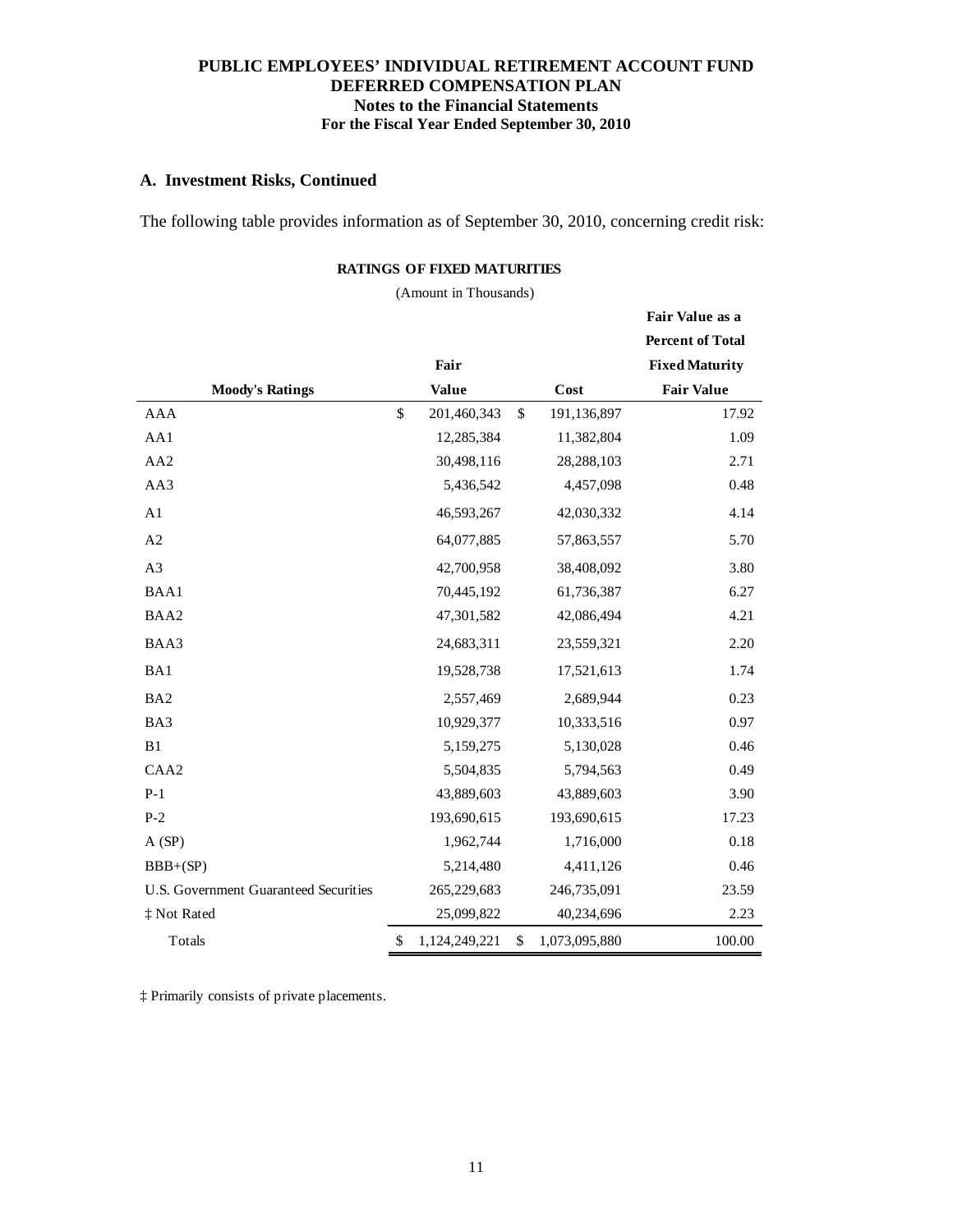## **B. Concentration of Investments**

As of September 30, 2010, the PEIRAF/DCP owned debt securities of Federal Home Loan Mortgage Corporation and Federal National Mortgage Association, which represented approximately 5.84% and 7.38%, respectively, of the total fair value of investments.

# **C. Securities Lending Program**

The PEIRAF/DCP is authorized by the Board of Control to participate in a securities lending program. The Plan's custodian, State Street Bank and Trust Company (State Street), administers the program. Certain securities from the PEIRAF/DCP are loaned to borrowers approved by the Plan for collateral that will be returned for the same securities in the future. Approved borrowers of securities provide acceptable collateral in the form of cash (U. S. and foreign currency), any other assets permissible under Rule 15c3-3 under the Exchange Act of 1934, U. S. and non U.S. equities, and such other collateral as the parties may agree to in writing from time to time. All security loans are open loans and can be terminated on demand by the PEIRAF/DCP or borrower. The initial collateral received shall have (depending on the nature of the loaned securities and the collateral received) , a value of 102% or 105% of the fair value of the loaned securities, or such other value, but not less than 102% of the fair value of the loaned securities, as may be applicable in the jurisdiction in which such loaned securities are customarily traded. Pursuant to the terms of the applicable securities loan agreement, State Street shall, in accordance with State Street's reasonable and customary practices, mark loaned securities and collateral to their fair value each business day based upon the fair value of the collateral and the loaned securities at the close of business, employing the most recently available pricing information and shall receive and deliver collateral in order to maintain the value of the collateral at no less than 100% of the fair value of the loaned securities.

The PEIRAF/DCP cannot pledge or sell collateral securities received unless the borrower defaults. Cash collateral is invested in the State Street Quality D Short-term Investments Fund (QDF).

The QDF's average effective duration is restricted to 90 days or less. The maximum optionadjusted duration of any variable rate security investment of the QDF shall be two and a half years or less. All fixed rate instruments must have an option-adjusted duration not to exceed 18 months. At the time of purchase, all securities with maturities of 13 months or less must qualify as first tier securities and all securities with maturities in excess of 13 months will be rated A or better by at least two nationally recognized statistical rating organizations (NRSROs), or, if not rated, be of comparable quality. The QDF may invest in other State Street managed investment vehicles provided they conform to QDF guidelines.

As of September 30, 2010, the average term of the loans was 16 days. Cash collateral investments in the QDF are matured as needed to fulfill loan obligations. There is no direct matching of the maturities of the loans with the investments made with cash collateral.

The fair value of the securities on loan was \$356,785,798 and the fair value of the collateral pledged by the borrowers was \$365,200,046, as of September 30, 2010. Since the amounts owed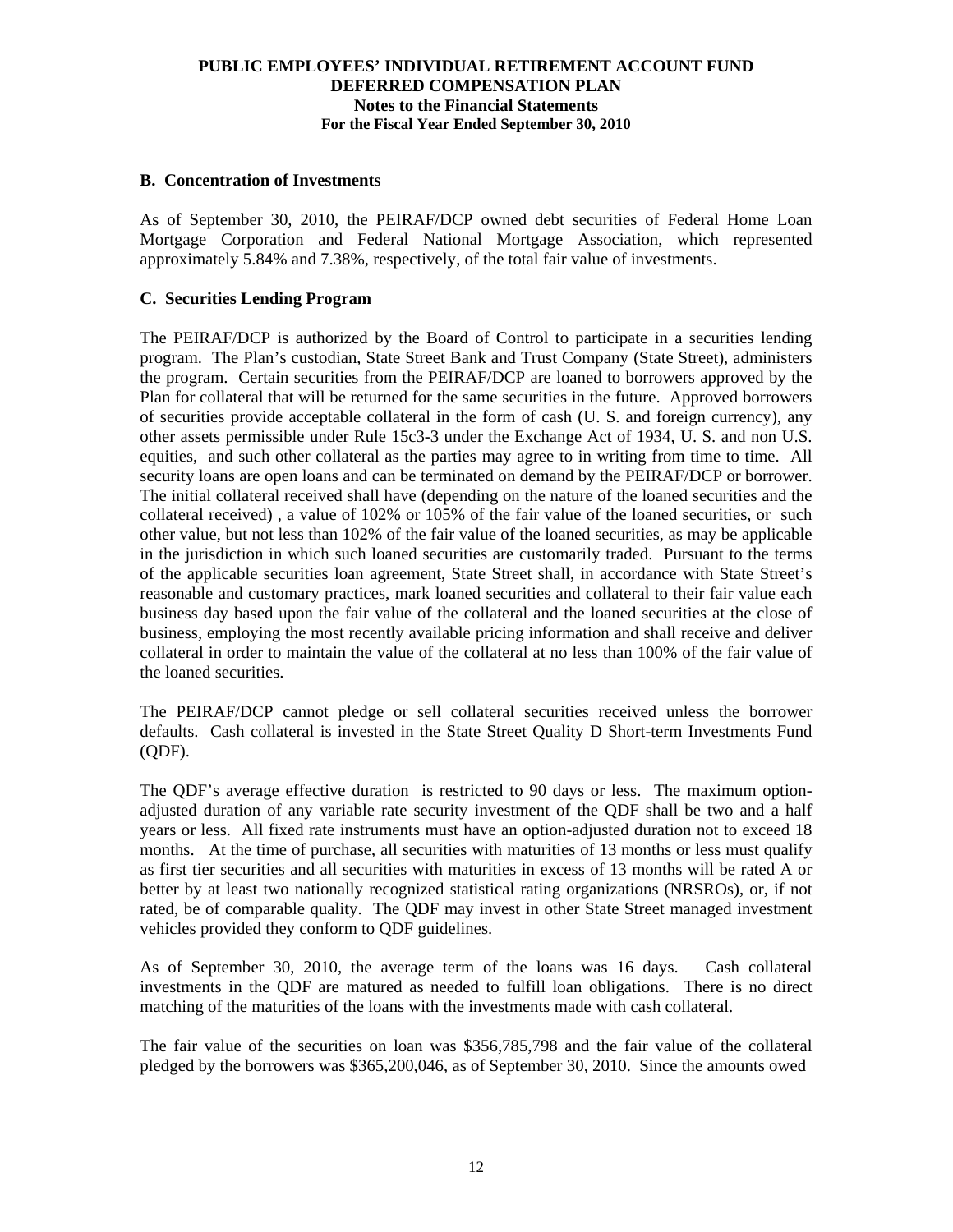# **C. Securities Lending Program, Continued**

by the PEIRAF/DCP exceeded the amounts the borrowers owed to the PEIRAF/DCP, there was no credit risk exposure as of September 30, 2010. There were no significant violations of legal or contractual provisions, no borrower or lending agent default losses, and no recoveries of prior period losses during the year.

Investments purchased with cash collateral are held by the custodial agent, but not in the name of the Fund. Securities pledged as collateral are held by the custodial agent, but not in the name of the Fund. Letters of credit pledged as collateral are issued by the borrower's bank and are irrevocable. Tri party collateral is held by a third party bank in the name of the custodial agent. State Street, as custodial agent, is authorized to request a Third Party Bank to undertake certain custodial functions in connection with holding of the Collateral provided by a Borrower. State Street may instruct the third party bank to establish and maintain a Borrower's account and a State Street account wherein all Collateral including cash shall be maintained by the third party bank in accordance with the terms of the agreement. The following table provides information as of September 30, 2010, concerning securities lent:

| <b>Type of Investment Lent</b>                            |    | <b>Amounts</b> |
|-----------------------------------------------------------|----|----------------|
| For Cash Collateral                                       |    |                |
| Domestic Fixed Maturities                                 | \$ | 227,642,546    |
| Domestic Equity                                           |    | 12,293,034     |
| Total Lent for Cash Collateral                            |    | 239,935,580    |
| For Non-cash Collateral                                   |    |                |
| Domestic Fixed Maturities                                 |    | 113,124,622    |
| Domestic Equity                                           |    | 3,725,596      |
| Total Lent for Non-cash Collateral                        |    | 116,850,218    |
| <b>Total Securities Lent</b>                              | -S | 356,785,798    |
| <b>Type of Collateral Received</b>                        |    |                |
| Cash Collateral - Invested in State Street Quality D Fund | \$ | 244,882,771    |
| Non-cash Collateral                                       |    |                |
| For Lent Domestic Fixed Maturities                        |    |                |
| Securities - U.S. Dollar                                  |    | 116,439,412    |
| For Lent Equity Securities                                |    |                |
| Securities - U.S. Dollar                                  |    | 3,877,863      |
| <b>Total Non-Cash Collateral</b>                          |    | 120, 317, 275  |
| <b>Total Collateral Received</b>                          | \$ | 365,200,046    |

#### **SECURITIES LENDING - INVESTMENTS LENT AND COLLATERAL RECEIVED** (at Fair Value)